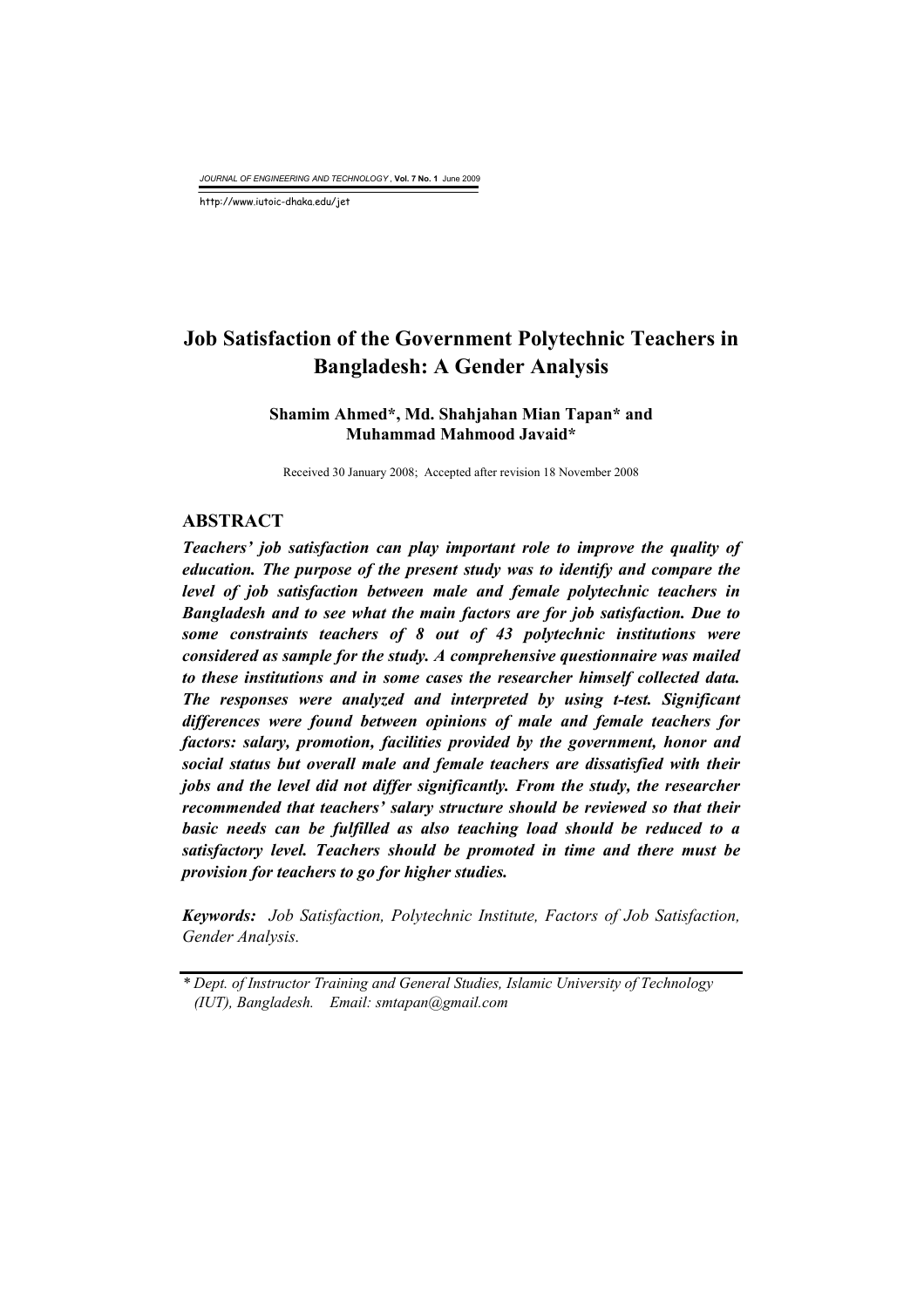#### **1 INTRODUCTION**

 Job satisfaction is a frequently studied subject in work and organizational literature which is mainly due to the fact that many experts believe that job satisfaction trends can affect labor market behavior and influence work productivity, work effort, employee absenteeism and staff turnover. Moreover, job satisfaction is considered a strong predictor of overall individual wellbeing (Argyle [1], Judge and Watanabe [2]).

 According to the Dictionary of Education by J. Bellingham [3], job satisfaction is defined as: "the extent, to which a job provides general satisfaction to the worker, meets personal and / or professional needs and goals and is congruent with personal values. From the point of view of salary; from the point of view of status; from the point of view of general surroundings; from the point of view of social position or from all these combined. Actually job satisfaction can come only after one has entered in the job".

 Job satisfaction has been defined as a pleasurable emotional state resulting from the appraisal of one's job (Locke [4] cited in Brief, and Weiss, H. M. [5]); an affective reaction to one's job (Cranny, Smith and Stone [6] cited in Weiss, H. M. [5]); and an attitude towards one's job (Brief, 1998 cited in Weiss, H. M. [5]). Weiss has argued that job satisfaction is an attitude but points out that researchers should clearly distinguish the objects of cognitive evaluation which are affect (emotion), beliefs and behaviors (Weiss, H.M. [5]).

 In a very simple term when any job fulfills one's expectation that is job satisfaction. It is about liking one's job and finding fulfillment in what one does. Our concern is job satisfaction from administrative, socio-economic and organizational context.

 Teachers are an essential element of educational opportunity and the lack thereof, for poor children and communities. Therefore, it is disturbing to find that many of today's teachers are dissatisfied with their jobs. The correlation between teacher motivation and student self-esteem has been shown by Peck, Fox, and Morston [7]. "Teachers with strong positive attitudes about teaching had students whose self-esteem was high." Rothman [8] suggests that this association exists because teachers serve as more than just educators; they are role models. It has been proved by the work of Michaelowa [9] that there is a positive impact of teacher job satisfaction on education quality; therefore, education quality can be influenced by job satisfaction of the teacher.

 Technical and Vocational Education and Training plays a vital role in national development through the production of essential skilled middle and lower level labor required by the economy in almost all fields.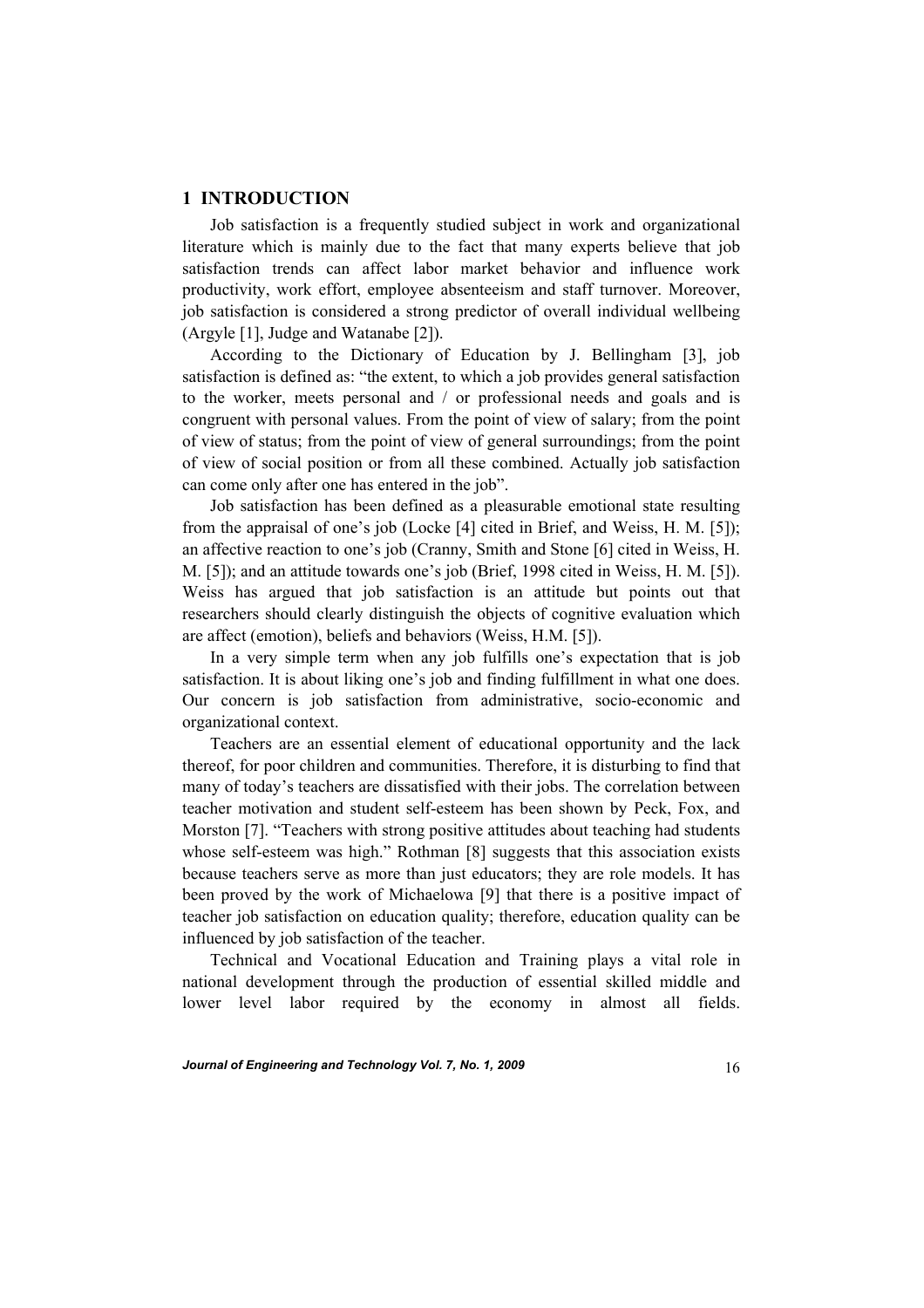Technical/Vocational institutions including Polytechnics train learners as skilled technicians, master craftsmen/women who support the professional personnel. It is very important that well trained and professional teachers should be involved to impart effective technical and vocational education because the teachers play crucial role in the overall development of the individual student. The teacher can make positive difference in the daily and future life of the student. The teachers in the polytechnic institution have therefore got to be well motivated towards their job.

 According to Tasnim [10], "Job satisfaction differs from gender perspective. There is clear distinction between the nature of male defining job satisfaction and female define job satisfaction". The factors affecting the female job satisfaction are different from those of men. Women traditionally perceive themselves as teachers and nurturers of pupils and that, owing to social expectations as well as informal gender stereotypes; they are more likely to desire job satisfaction in their teaching career (IBID, 2006). This view has repeatedly been confirmed by studies in which women teachers have been observed to experience greater job satisfaction than their male counterparts.

 This study undertakes an examination of how male and female teachers feel about their job on some factors associated with the job satisfaction of the polytechnic teachers. The specific objectives of the study were to:

- (i) Identify the level of job satisfaction of the polytechnic teachers by gender with respect to 12 (twelve) factors: (1) Salary (2) Administration support (3) Promotion (4) Transfer (5) Facilities provided by the government (6) Teaching load (7) Honor (8) Provision for training (9) Provision for higher education (10) Residence facilities (11) Designation and (12) Social status.
- (ii) Compare the level of job satisfaction of male and female teachers of polytechnic with respect to the same twelve factors as mentioned above.
- (iii) Analyze the opinion of the teachers of polytechnic about their job by gender.
- (iv) Compare the opinion of the male and female teachers of polytechnic about their job.

## **2 METHODOLOGY**

 The study was based on the government polytechnic institutions of Bangladesh. Due to shortage of time and other constraints, only eight out of forty-three polytechnic institutions were purposively selected for this study. The polytechnics were: Dhaka Polytechnic Institute, Dhaka Mohila Polytechnic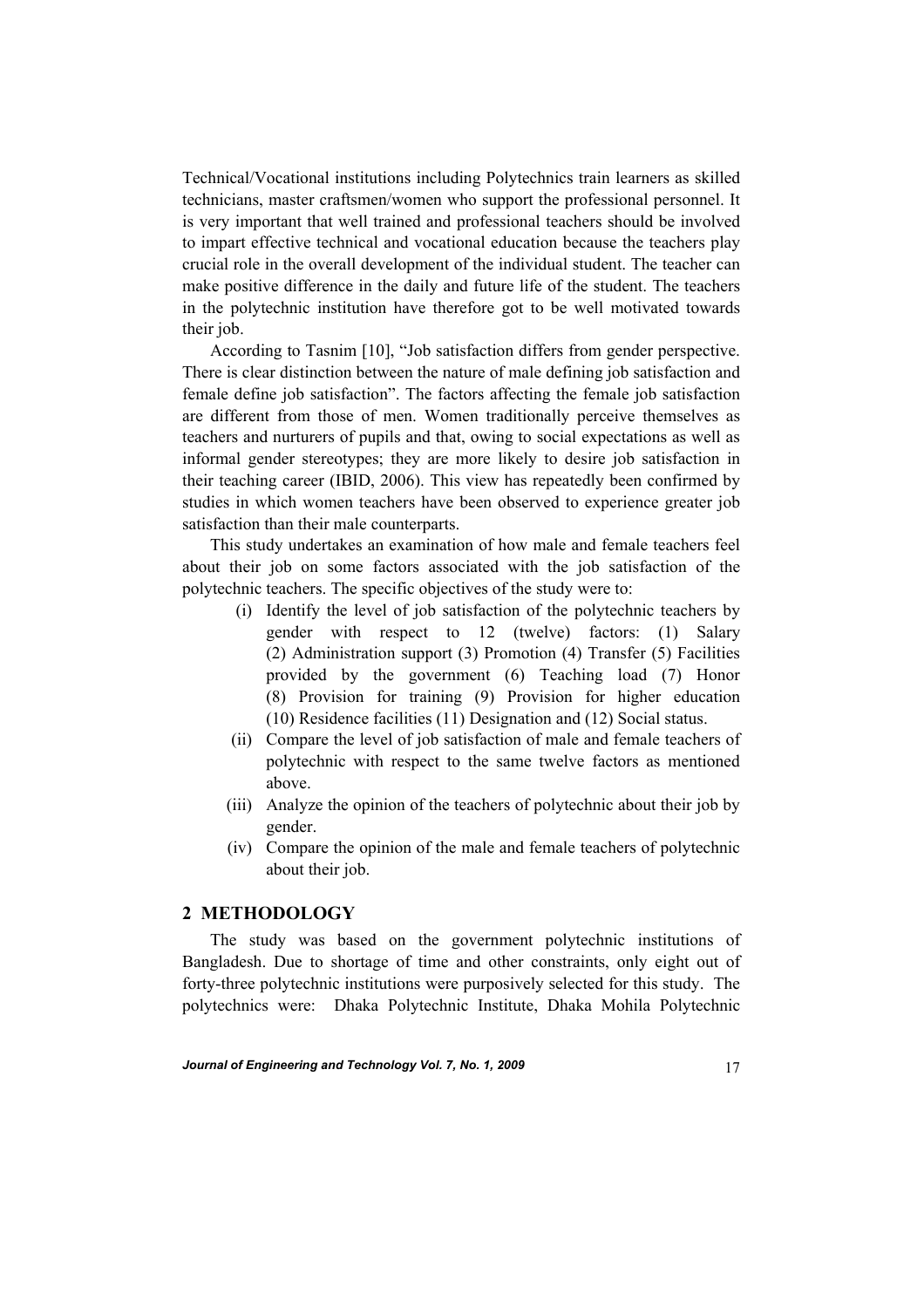Institute, Rajshahi Polytechnic Institute, Rajshahi Mohila Polytechnic Institute, Mymensingh Polytechnic Institute, Khulna Polytechnic Institute, Khulna Mohila Polytechnic Institute and Kushtia Polytechnic Institute. All the teachers of these polytechnic were provided with one questionnaire

 In this study, a structured questionnaire was used as tool for data collection. The questionnaire had three main parts. The first one about their level of satisfaction with their job with respect to some specified factors and the responses were taken on 5 point rating scale as Very High (*VH =* 5), High  $(H = 4)$ , Moderate  $(M = 3)$ , Low  $(L = 2)$  and very Low  $(VL = 1)$ . The second part regarding their opinion about their job and the responses were also taken on 5 point rating scale as Strongly Agree (*SA =* 5), Agree (*A =* 4), Undecided (*U =* 3), Disagree (*D =* 2) and Strongly Disagree (*SD =* 1) and the third part on overall job satisfaction and the scales were same as first part. A questionnaire package, which contained a cover letter, questionnaire and return envelope, was sent to each polytechnic outside Dhaka city. The respondents of Dhaka Polytechnic Institute and Dhaka Mohila Polytechnic Institute were approached directly by the researchers with the questionnaires. The results of the responses of male and female teachers were presented in tabular and graphical form. All data were analyzed using the Statistical Package for the Social Science (SPSS for windows, version-11.5). Appropriate statistical procedures for description and inference were used. The alpha level was set at 0.05. The calculated mean (*M*) were interpreted as: *M* ≥ 4.5 is "*VH/SA*"; 4.5 *> M* ≥ 3.5 is "*H/A*"; 3.5 *> M* ≥ 2.5 is " $M/U$ "; 2.5 >  $M \ge 1.5$  is " $L/D$ "; 1.5 >  $M$  is " $VL/SD$ ".

#### **3 FINDINGS**

 The teachers were asked to give their opinions about their level of satisfaction on some factors related to their job. Table.1 shows the teachers' opinion about their level of satisfaction on some factors by gender. Based on five point rating scale with responses ranging from very high (5) to very low (1), male teachers showed moderate satisfaction with administrative support and honor, where the mean scores of their opinion were 2.51 and 2.92 respectively. They demonstrated low satisfaction with salary, 2.12; transfer, 2.45; facilities provided by the government, 2.29; provision for training, 2.13; provision for higher education, 2.14; residence facilities, 2.10; designation, 1.85 and social status, 2.48. With the factors such as promotion and teaching load they exhibited very low satisfaction with a mean score of only 1.43 and 1.44 respectively.

 In contrast, the female teachers exhibited low satisfaction in all the factors except Administration support, 2.74; Transfer, 2.74; Facilities provided by the government, 2.74; Honor, 3.39 and Social status, 3.09.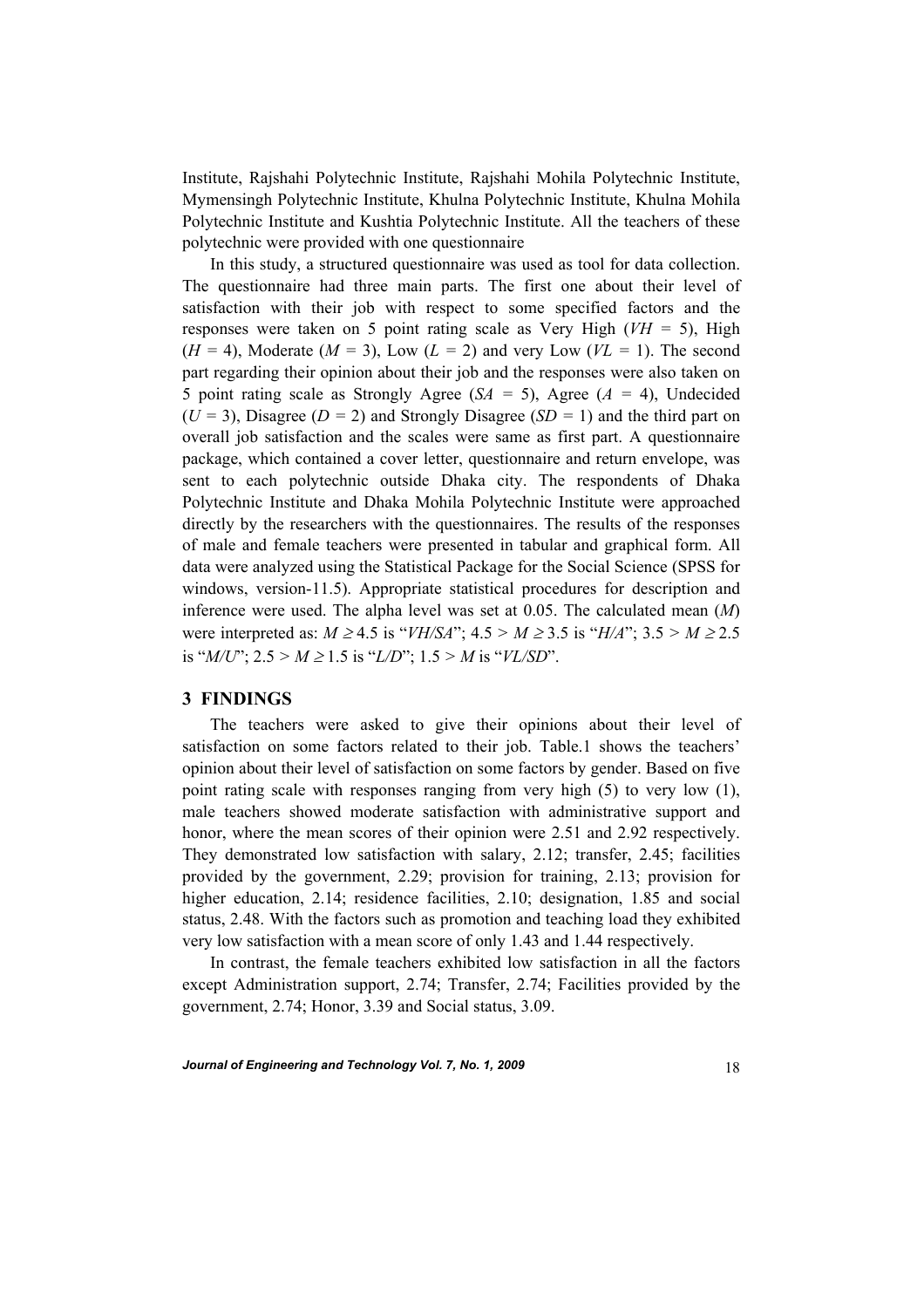Significant differences on job satisfaction factors were obtained between male and female teachers on Salary, Promotion, Facilities provided by the government, Honor and Social status where observed probability values are 0.049, 0.014, 0.014, 0.015 and 0.00 respectively (Table.1).

|                                       | Males (n=87) |      | Females (n=23) |           |          |       |  |
|---------------------------------------|--------------|------|----------------|-----------|----------|-------|--|
| <b>Factors</b>                        | М            | SD   | м              | <b>SD</b> | t-value  | Prob. |  |
| Salary                                | 2.12         | 0.69 | 2.43           | 0.66      | $-1.995$ | 0.049 |  |
| Administration support                | 2.51         | 0.83 | 2.74           | 0.69      | $-1.235$ | 0.220 |  |
| Promotion                             | 1.43         | 0.83 | 2.13           | 1.22      | $-2.621$ | 0.014 |  |
| Transfer                              | 2.45         | 0.94 | 2.74           | 1.10      | $-1.277$ | 0.204 |  |
| Facilities provided by the government | 2.29         | 0.73 | 2.74           | 0.92      | $-2.498$ | 0.014 |  |
| Teaching load                         | 1.44         | 0.73 | 1.61           | 0.58      | $-1.048$ | 0.297 |  |
| Honor                                 | 2.92         | 0.84 | 3.39           | 0.72      | $-2.466$ | 0.015 |  |
| Provision for training                | 2.13         | 0.80 | 2.22           | 1.04      | $-0.389$ | 0.700 |  |
| Provision for higher education        | 2.14         | 0.93 | 2.35           | 1.23      | $-0.763$ | 0.451 |  |
| Residence facilities                  | 2.10         | 0.89 | 1.87           | 1.29      | 0.820    | 0.419 |  |
| Designation                           | 1.85         | 0.95 | 2.26           | 1.14      | $-1.591$ | 0.122 |  |
| <b>Social Status</b>                  | 2.48         | 0.94 | 3.09           | 0.60      | $-3.777$ | 0.000 |  |

**Table 1:** Means, Standard Deviation and *t-*test for some factors on job satisfaction.

Note: Based on scale: 5=Very High; 4= High; 3=Moderate; 2= Low; 1=Very Low.

 Both male and female teachers were also asked to give their opinion on some statements. The graphical representations of their responses are shown in Fig.1.



**Figure 1:** Opinion of male and female teachers about aim to join teaching profession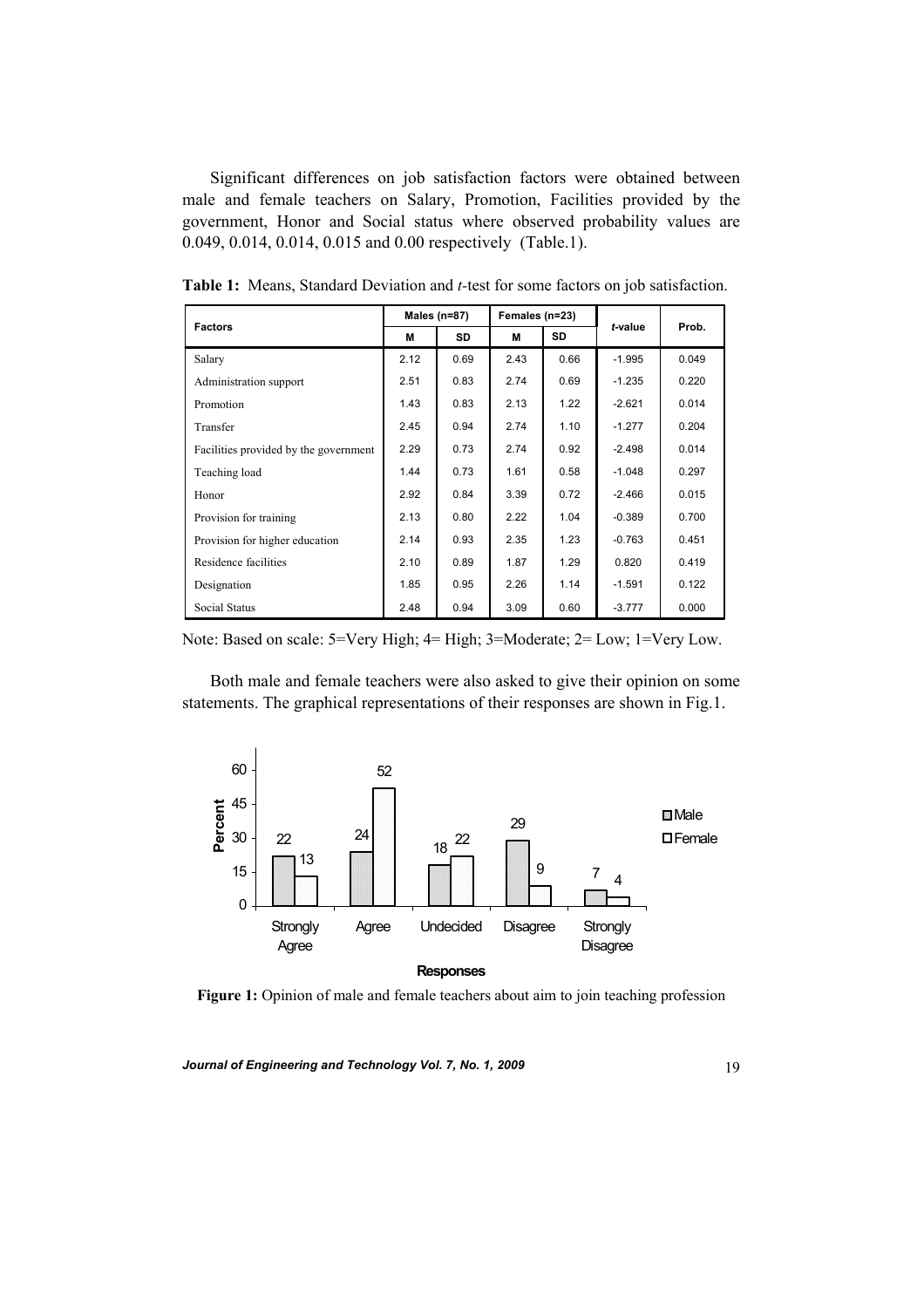According to Fig.2, 51 percent of the male teachers were willing to change their profession if they were given chance. Whereas one third of them where undecided on this issue. Despite most of them had the fact that they had an aim to join this profession, most of the female teachers were (79 percent) prepared to change their profession if they are given chance. Only 16 percent of the male and 8 percent of the female were not ready to change their profession even if they were given a chance.

 The families of both male and female teachers liked teaching profession (65 percent male and 83 percent female); only a few teachers' family members disliked their profession which is shown in Fig.3.



**Figure 2:** Opinion of male and female teachers on whether they will change teaching profession or not if they are given chance.



**Figure 3:** The opinions of teachers on liking teaching profession by their family members.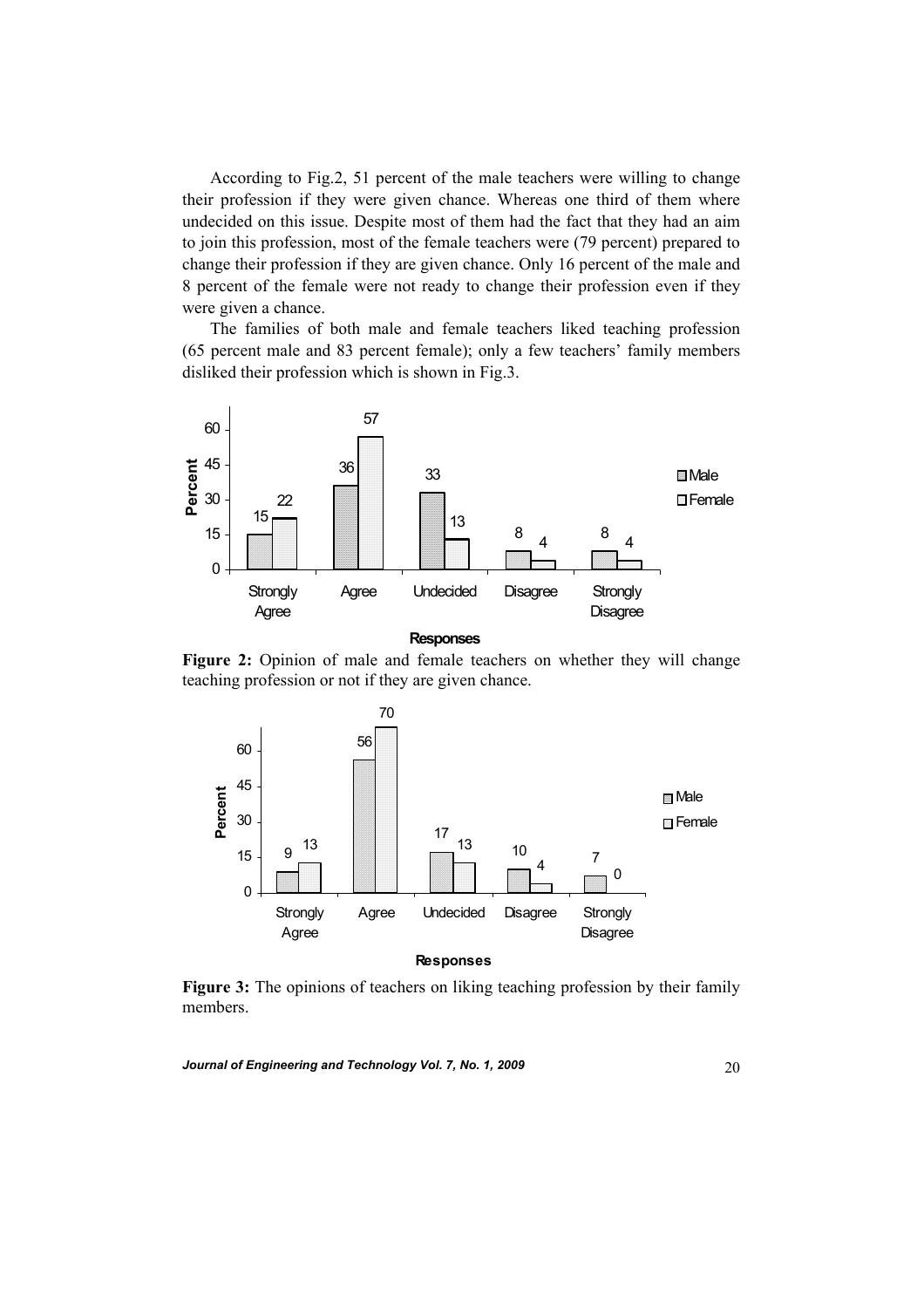

**Figure 4:** Opinions about whether the male and female teachers will stop thinking about extra or part-time jobs or not in case if their salary is increased.

 It is evident from Fig.4 that most of the teachers were enthusiastic about discontinuing their thoughts about having extra or part-time jobs if their salary were increased.

 It was found that only 9 percent of the male teachers were having part-time job, but 35 percent of the female teachers had part-time job (Table.2). Those having part-time job, stated economical problem as the reason for doing part-time job.

 Table.3 shows that male teachers were undecided to the fact that "their aim was to join teaching profession" and "they will change this profession if you are given chance", where the mean scores of their opinion were 3.29 and 3.32 respectively. They were agreed to the fact that their family members like their teaching profession and they will not think about extra or part-time jobs if their salary is increased as the mean score of their opinion were 3.53 and 4.14 respectively. On the other hand, female teachers were agreed to all the four statements.

| <b>Teachers</b> | Yes | Percentage | No | Percentage |  |
|-----------------|-----|------------|----|------------|--|
| Male            |     |            | 79 |            |  |
| Female          |     | 35         |    | 65         |  |

**Table 2:** Number of teachers carries out part-time job.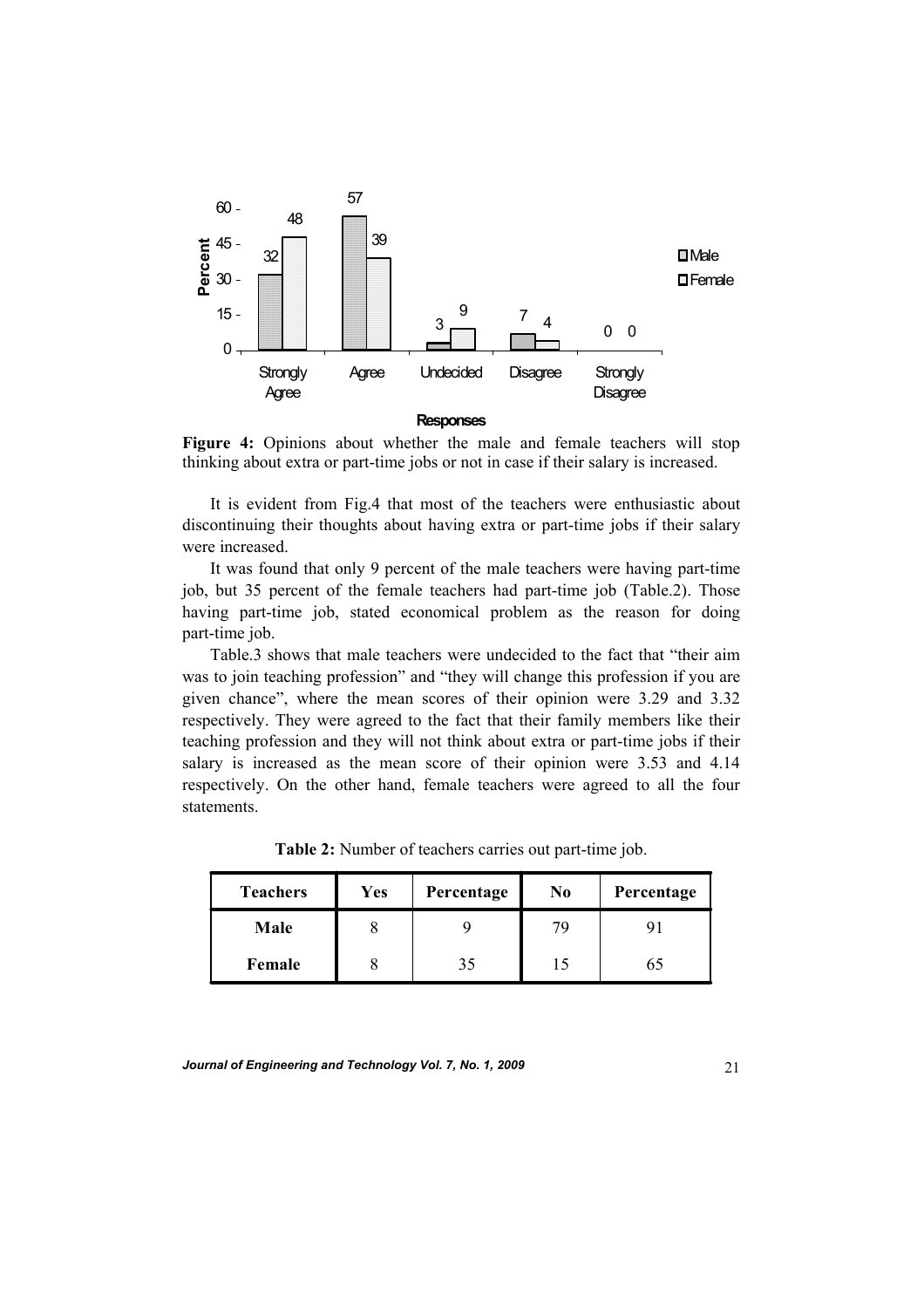Table.3 shows comparison of mean scores of responses provided by both male and female teachers on the above-mentioned statements using *t*-test. Findings show that there was a significant difference on opinions of male and female teachers at 0.05 level of significance regarding "change of profession if they were given chance" and "family members' liking of their profession", as the observed probability values were 0.032 and 0.033 respectively. This means male and female teachers differ significantly regarding their opinion on the above mentioned statements.

| <b>Statement</b>                                                        | Males ( $n=87$ ) |           | Females (n=23) |       | t-value  | Prob. |
|-------------------------------------------------------------------------|------------------|-----------|----------------|-------|----------|-------|
|                                                                         | M                | <b>SD</b> | M              | SD    |          |       |
| It was your aim to join teaching profession                             | 3.29             | 1.229     | 3.61           | 0.988 | $-1.314$ | 0.196 |
| You will change this profession if you are<br>given chance              | 3.32             | 1.104     | 3.87           | 0.968 | $-2.166$ | 0.032 |
| Your family members like this profession                                | 3.53             | 0.998     | 3.91           | 0.668 | $-2.187$ | 0.033 |
| If your salary is increased then you will not<br>think of any extra job | 4.14             | 0.795     | 4.30           | 0.822 | $-0.887$ | 0.377 |

**Table 3:** Comparison of the response of male and female teachers.

 Note: Based on scale: 5=Strongly Agree; 4= Agree; 3=Undecided; 2= Disagree; 1=Strongly Disagree.

 From the opinions about the level of satisfaction on some factors related to the job of both male and female teachers, their overall level of job satisfaction was calculated and a comparison of their overall job satisfaction level was done using *t-*test. The obtained result is shown in Table.4.

 Overall job satisfaction level of both male and female teachers of polytechnic in Bangladesh was low. Although the "overall job satisfaction" mean score of female teachers is slightly higher then the male teachers, there was no statistically significant difference between their levels of job satisfaction as observed *t*-value less than critical value of  $t_c$  (Table.4).

**Table 4:** Means, Standard Deviation and *t-*test for overall job satisfaction.

| Variable                 | Males $(n=87)$ |           |      | Females (n=23) | 'obs  |       |
|--------------------------|----------------|-----------|------|----------------|-------|-------|
|                          | M              | <b>SD</b> | М    | <b>SD</b>      | value | value |
| Overall Job Satisfaction | 2.15           | 0.84      | 2.46 | 0.93           | 1.88  | 2.06  |

Note: Based on scale: 5=Very High; 4= High; 3=Moderate; 2= Low; 1=Very Low.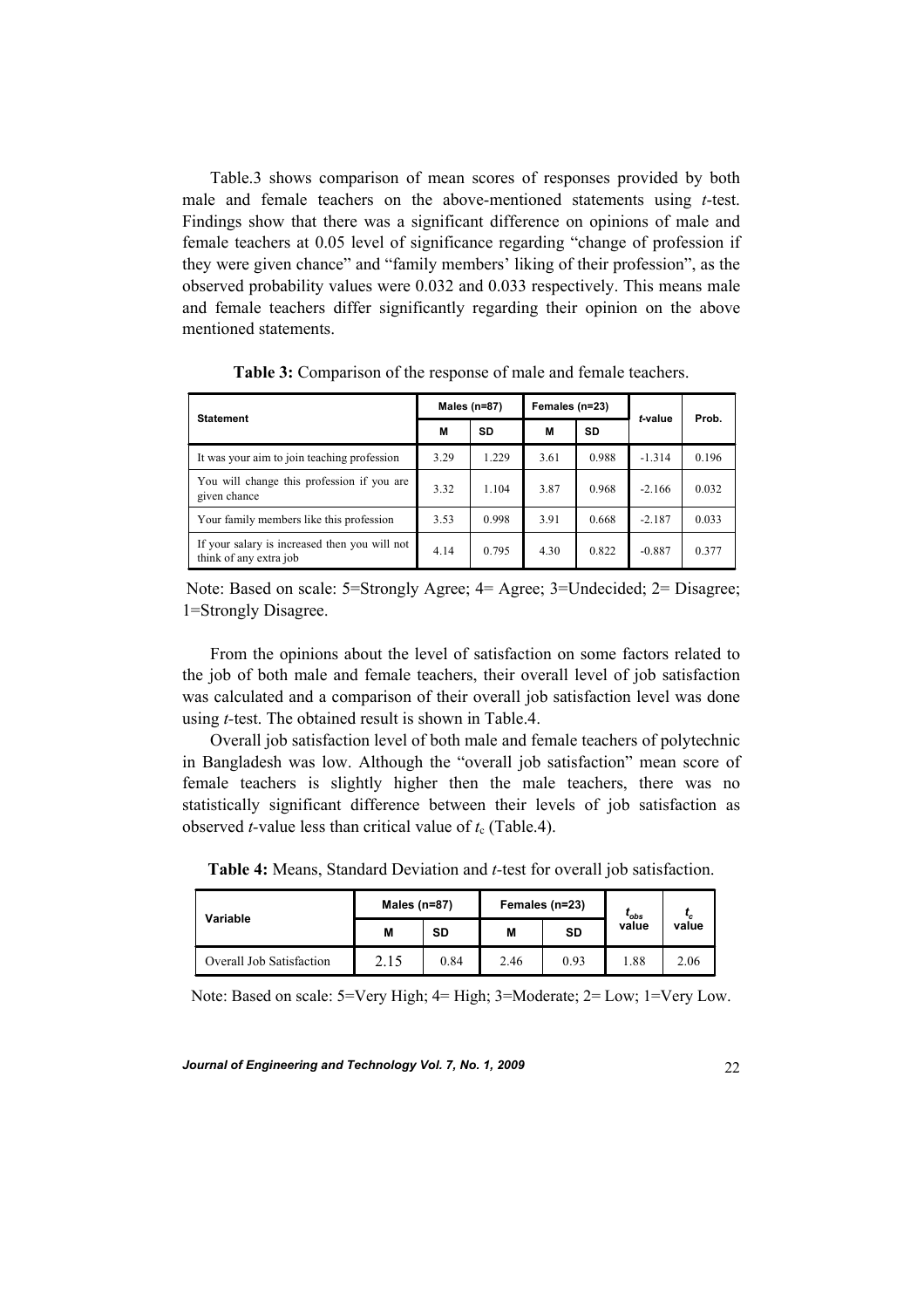#### **4 DISCUSSION**

 It was found from the study that although the female teachers' aim was to become a teacher and their family members liked their profession, most of them were ready to change their profession if they have a chance. This may be due to the fact that the female teachers were very dissatisfied with their job as a polytechnic teacher.

 A few of the male teachers were found to have part-time jobs. They were reluctant to divulge this particular information. It was due to the fact that they were afraid to disclose information related to their part-time job. In reality number of male teachers involved with part-time job is more than what was found in the study.

 According to Herzberg [11] salary, interpersonal relation, working environment and supervision are hygiene factors. But in this study findings affirmed these as motivating factors also this is due to the fact that Herzberg's theory was developed in western countries, and Bangladesh is a developing country where socio-economic conditions are different than those of western countries. That is why salary and some other factors are motivating to the teachers.

 There was no non-respondence because the researcher tried to get complete data from all sampled teachers. But this study was limited to eight polytechnic institutes and the sampling was done purposively which may add a few questions towards generalization. To arrive at a definite conclusion and for generalization further research may be done with greater sample size.

#### **5 CONCLUSIONS AND RECOMMENDATIONS**

 From the findings of the study it can be concluded that level of overall job satisfaction of polytechnic teachers in Bangladesh was low and there was no significant difference between the level of overall job satisfaction of female and male teachers. Teaching profession is liked more by the families of female teachers and is considered as an honorable profession but there are several reasons due to which female teachers want to leave this profession despite the fact that they willingly joined this profession. Although did not mention many of the polytechnic teachers are doing extra jobs but they are agreed to leave their part time jobs if their salary is increased. Teachers are doubtful about their social status but comparatively females seem to be more satisfied with their social status. Factor like promotion, teaching load, provision for training, provision for higher education, designation and residence facilities are contributing very less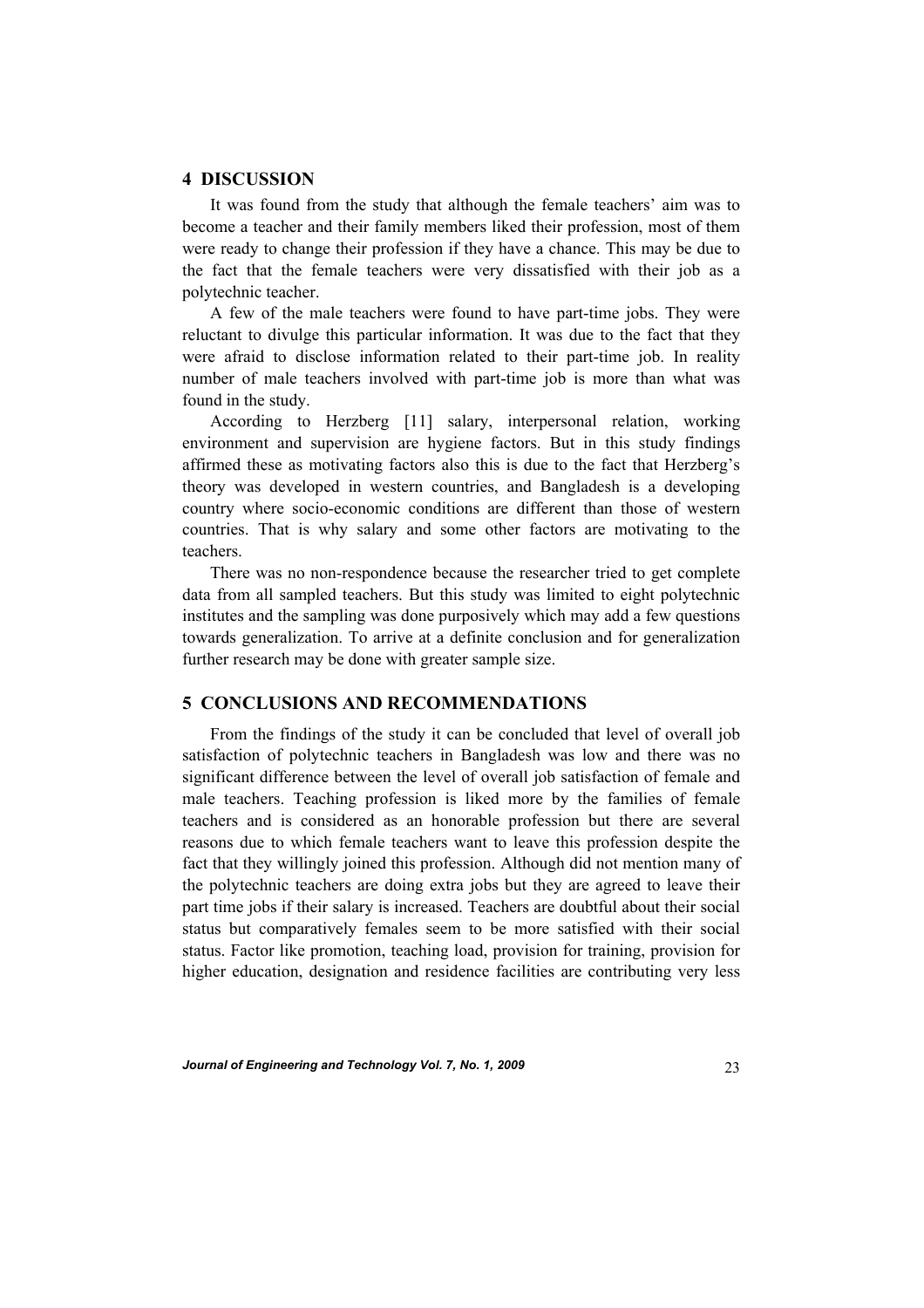toward job satisfaction of both male and female teachers, in other words they are causing dissatisfaction.

 As the study revealed that the overall level of job satisfaction of polytechnic teachers in Bangladesh was low and which can certainly affect the quality of education. Therefore the study suggests number of points for improving the level of job satisfaction of both female and male teachers. The recommendations are as follows:

- (i) Female teachers should be encouraged to join this profession by improving some motivating factors like salary, status, working condition etc.
- (ii) Male teachers were very much dissatisfied with the existing promotion system of the polytechnic therefore to motivate them towards their job there should be fixed criteria for promotion and if a person fulfills these then they should be promoted immediately.
- (iii) Teaching load of the teachers should be reduced to a reasonable and comfortable level.
- (iv) Both male and female teachers were dissatisfied with many of the factors and this situation should be improved by increasing different facilities and allowances for both male and female teachers.

# **REFERENCES**

- [1] Argyle M. (1989) *The Psychology of Happiness*. Routledge, London.
- [2] Judge T and Watanabe S. (1993) Another look at the job satisfaction life satisfaction relationship. *Journal of Applied Psychology,* Vol. 78 No. 6: pp. 939-48.
- [3] Bellingham J. (2002) *Dictionary of Education*. Academic (India) Publisher, Delhi, pp. 166.
- [4] Locke AP, 1976 cited in Brief, Weiss HM. (2001) Organizational behavior: affect in the workplace. *Annual Review of Psychology*, 53: 279 – 307: pp. 282.
- [5] Brief, 1998 cited in Weiss HM. (2002). Deconstructing job satisfaction: separating evaluations, beliefs and affective experiences. *Human Resource Management Review*, 12, 173 – 194: pp. 174.